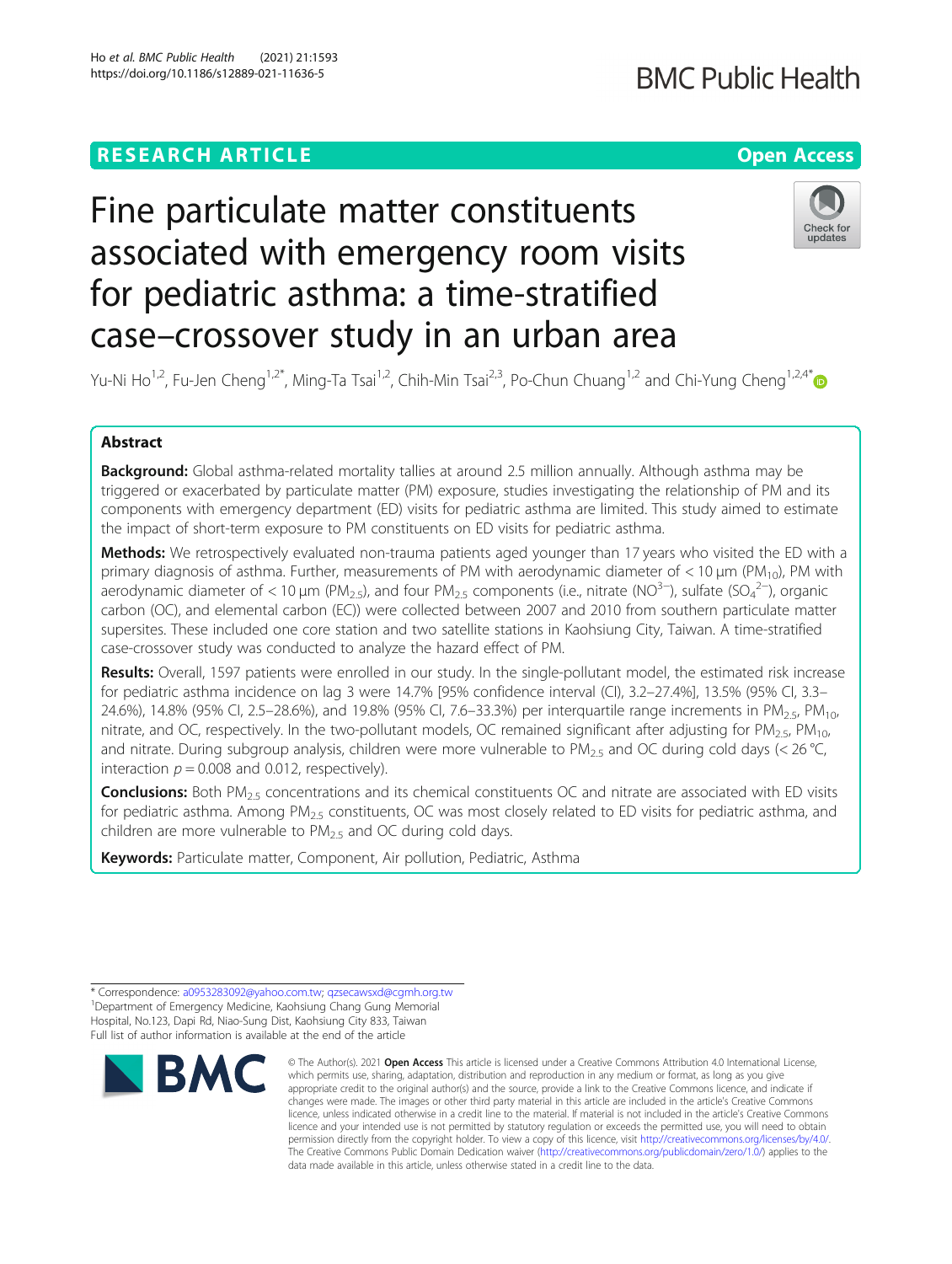# Background

Asthma as a chronic inflammatory lung disease causes changeable airway hyper-responsiveness. It is a heterogeneous disease that varies widely in severity and clinical presentation, ranging from wheezing, dyspnea, and chest tightness to cough. An asthma attack could also lead to inconstant airflow obstruction and even death [\[1](#page-6-0)]. In 2016, more than 339 million people had asthma worldwide, and it accounted for more than 1000 deaths every day [[2\]](#page-6-0).

Epidemiological studies have reported that ambient air pollution are associated with poor health outcomes, including respiratory diseases [\[3,](#page-6-0) [4\]](#page-6-0), cardiovascular diseases [[5,](#page-6-0) [6\]](#page-6-0), and mortality [[7](#page-6-0), [8\]](#page-6-0). In addition, exposure to air pollution is associated with airway inflammation and impairs lung function [\[9](#page-6-0), [10\]](#page-6-0). Air pollutants are emitted from a range of sources, and thus identifying sourcespecific contributors that impact human health is important [[11\]](#page-6-0). Exposure to air pollutants including particulate matter with aerodynamic diameter of < 10 μm  $(PM_{10})$  [[10\]](#page-6-0), particulate matter with aerodynamic diameter of  $\langle 2.5 \mu m$  (PM<sub>2.5</sub>) [[12](#page-7-0)], sulfur dioxide (SO<sub>2</sub>) [\[13](#page-7-0)], and nitrogen dioxide  $(NO<sub>2</sub>)$ , may induce or aggravate asthma. In children, higher  $PM_{2.5}$  exposure is associated with higher missed school days, hospitalization, and the frequency of asthma attack  $[14]$  $[14]$ . Among air pollutants,  $PM_{2.5}$  appears to have the greatest impact on the risk of asthma in children. After adjusting for  $NO<sub>2</sub>$  and ozone  $(O_3)$ ,  $PM_{2.5}$  was independently associated with asthma exacerbation [[15](#page-7-0)], and the impact of  $PM_{2.5}$  remained statistically significant after adjusting for  $SO_2$  and  $NO_2$ [[16\]](#page-7-0). This shows that although ambient  $PM_{2.5}$  exposure has an impact across all age groups, children are more sensitive to such exposure [\[12\]](#page-7-0).

Target health outcomes vary by PM component.  $PM_{2.5}$ organic extracts mainly contain polycyclic aromatic hydrocarbons (PAHs), such as fluoranthene, rather than aqueous extracts, which mainly contain metals. A toxicological research showed that exposure to  $PM_{2.5}$  organic extracts caused a pro-inflammatory response in airway epithelial cells and affected the respiratory system [[17\]](#page-7-0). Peng et al. demonstrated that among chemical constituents of  $PM<sub>2.5</sub>$ , ambient levels of organic carbon (OC) matter and elemental carbon (EC) were the strongest risk factors of emergency admissions [[18\]](#page-7-0). Ostro et al. reported that exposure to components of  $PM_{2.5}$ (e.g., elemental and organ carbon, nitrate, sulfate, iron, potassium, and silicon) increased the risk of hospitalization for pediatric respiratory diseases such as bronchitis, asthma, and pneumonia [\[19](#page-7-0)].

Despite this adverse impact of air pollution on the pediatric population, limited studies have investigated the relationship of PM and its components with emergency department (ED) visits for pediatric asthma. As such, the present study aimed (1) to evaluate the correlation between short-term exposure to  $PM_{2.5}$  and its constitutes and the risk of pediatric asthma and (2) to determine the potential season and specific age groups who are more sensitive to the hazard effect of  $PM_{2.5}$  and its constitutes.

# Methods

# Study design and population

This retrospective observational study was conducted in a metropolitan tertiary medical center in Kaohsiung, Taiwan. The center receives an average of 72,000 ED visits per year. The subjects were non-trauma patients aged younger than 17 years [\[20](#page-7-0)] and who visited the ED with a primary diagnosis of asthma (International Classification of Diseases, Ninth Revision [ICD-9]: 493) between January 1, 2007 and December 31, 2010. Each episode of "asthma ED visit" was defined as "acute exacerbation of asthma with ED visit." Medical records from the ED administrative database were reviewed by two trained emergency physicians. These included demographic factors including sex, age, address, and ED visiting time.

# Pollutant and meteorological data

Air pollutant data and meteorological data from three particulate matter supersites located in Kaohsiung City were acquired (Fig. [1](#page-2-0)). These sites were established by the Taiwanese Environmental Protection Administration from 2005 to 2010. Hourly mass concentrations of  $PM_{10}$ and  $PM<sub>2.5</sub>$  at these supersites are determined using the Rupprecht & Patashnick, Co. Series 1400a Tapered Element Oscillation Microbalance particle monitor; OC and EC using the Series 5400 Ambient Carbon Particulate Monitor; nitrate using the Series 8400 N Particulate Nitrate Monitor; and sulfate using the Series 8400S Particulate Sulfate Monitor (Environmental Protection Administration Executive Yuan, R.O.C., Taipei 2010).

Hourly mass concentrations of  $PM_{10}$ ,  $PM_{2.5}$ , and the four  $PM_{2.5}$  components (i.e., nitrate  $(NO_3^-)$ , sulfate (SO<sub>4</sub><sup>2−</sup>), OC, and EC) during the study period were collected. We collected the daily average of PM and its components from each monitoring supersite. The patient addresses were reviewed, and the 24-h average levels of above ambient air pollutants from the nearest monitoring station were computed. The 24-h recordings of mean temperature and mean humidity from the monitoring stations were also collected.

# Statistical analysis

A time-stratified case-crossover study, which is an equivalent to Poisson time series regression models, was conducted to analyze asthma events, air pollutants, and meteorological data [[21,](#page-7-0) [22\]](#page-7-0). This study design is a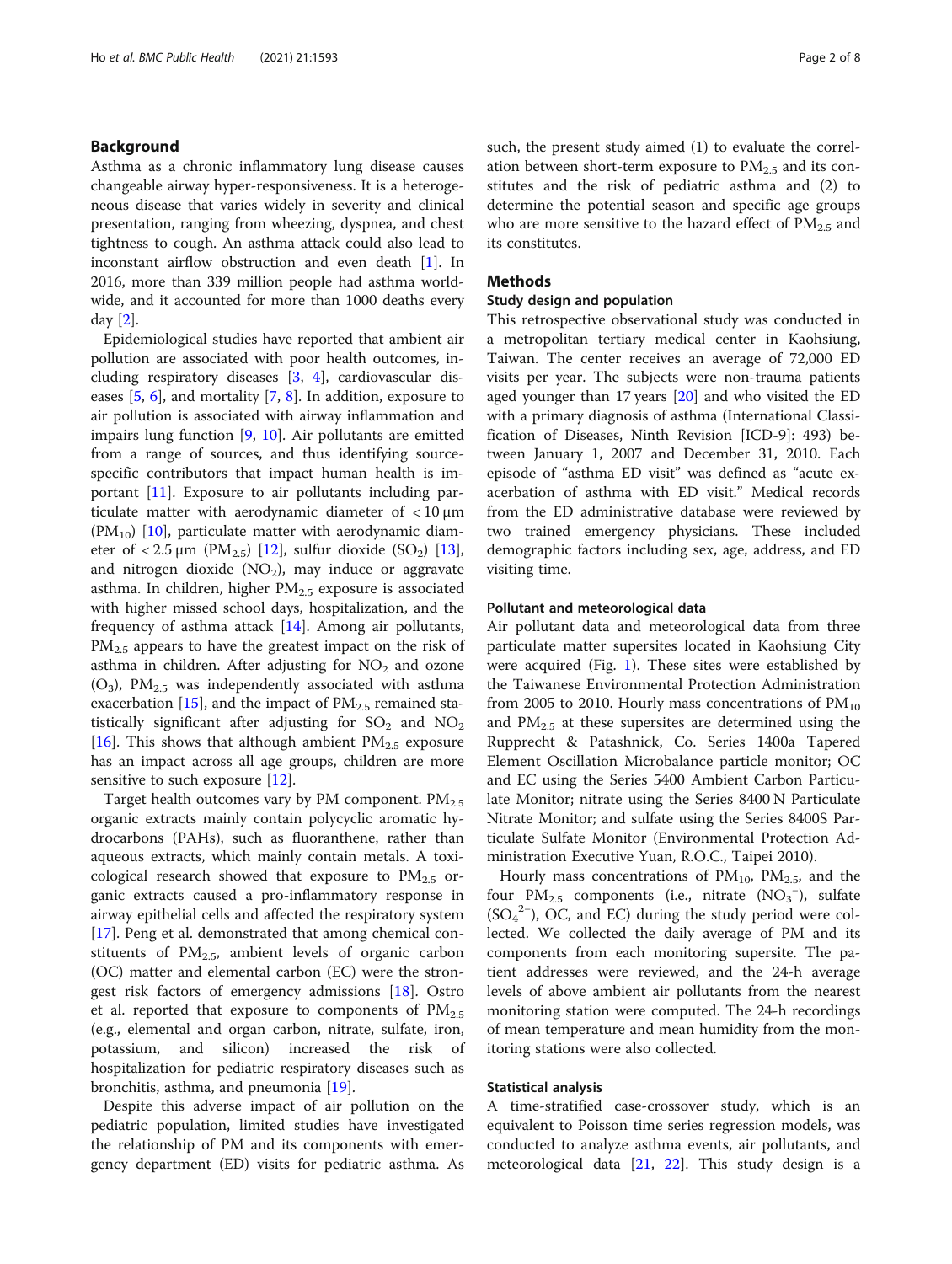<span id="page-2-0"></span>

special type of case-control study. We compared subjects between case periods and control periods. Using time stratification to select the referent days, we chose the days falling on the same day of the week (1 case day with 3–4 control days), which is in the same month of the same year as the case period. The self-matching time stratification strategy was performed to adjust the effects of long-term trends, seasonal effects, and day of the week [\[23\]](#page-7-0). The day of pediatric asthma ED visit was set as lag 0, the day before the pediatric asthma event was lag 1, and the day before lag 1 was lag 2, and so forth. We compared the levels of air pollution between the case period and all the referent days. Then, the impact of environment variables on pediatric asthma from lags 0 to 3 was investigated. Conditional logistic regression was used to estimate the odds ratios (ORs) and 95% confidence intervals (CIs) for the percent change in odds of ED visits for pediatric asthma cases with  $PM_{2.5}$  mass and its constituents. To identify the most susceptible groups, subgroup analyses was performed using age, sex, and weather conditions. Temperature and relative humidity were included as confounding factors in our model. Potential non-linear effects between temperature, humidity, and pediatric asthma were determined using Akaike's information criterion (AIC) [[24\]](#page-7-0). This step was performed by using SAS macro "lgtphcurv9," which implements natural cubic spline methodology to fit potential nonlinear response curves in logistic regression models for case-control studies [\[25](#page-7-0)]. The AIC value was lower in the linear model (4399.806) than in the spline model (4401.630) for temperature. Further, the test of curvature (nonlinear response) was nonsignificant  $(p = 0.068)$ .

Meanwhile, the AIC value was lower in the spline model (4399.921) than that in the linear model (4400.026) for humidity, and the test of curvature was significant ( $p =$ 0.039). According to the results of AIC, the spline model was used to create a five categorical variable in accordance with knots for humidity [\[26](#page-7-0)]. Consequently, we selected the linear model for temperature and spline model for humidity as confounding factors in conditional logistic regression analysis. The ORs were computed using interquartile range (IQR) increments in  $PM_{10}$ ,  $PM_{2.5}$ , and  $PM_{2.5}$  constituents. All statistical analyses were performed using SAS, version 9.3. All tests were two tailed, and  $P < 0.05$  was considered statistically significant.

# Results

A total of 1712 pediatric asthma patients visited the ED within the 4-year study period. Of them, 115 patients were excluded from the analysis because they did not live in Kaohsiung City. Thus, 1597 patients with a mean age of  $6.1 \pm 3.5$  years were included in our study. The patient characteristics are summarized in Table 1. There were 1073 (67.2%) male patients. Majority of the ED visits due to asthma were during the cold season

**Table 1** Characteristics of the cases  $(n = 1597)$ 

| Characteristic          | <b>Number</b> | %    |
|-------------------------|---------------|------|
| Age (mean $\pm$ SD)     | $6.1 + 3.5$   |      |
| Male sex                | 1073          | 67.2 |
| Cold season             | 971           | 60.8 |
| Cold days $(< 26.0 °C)$ | 879           | 55.1 |
|                         |               |      |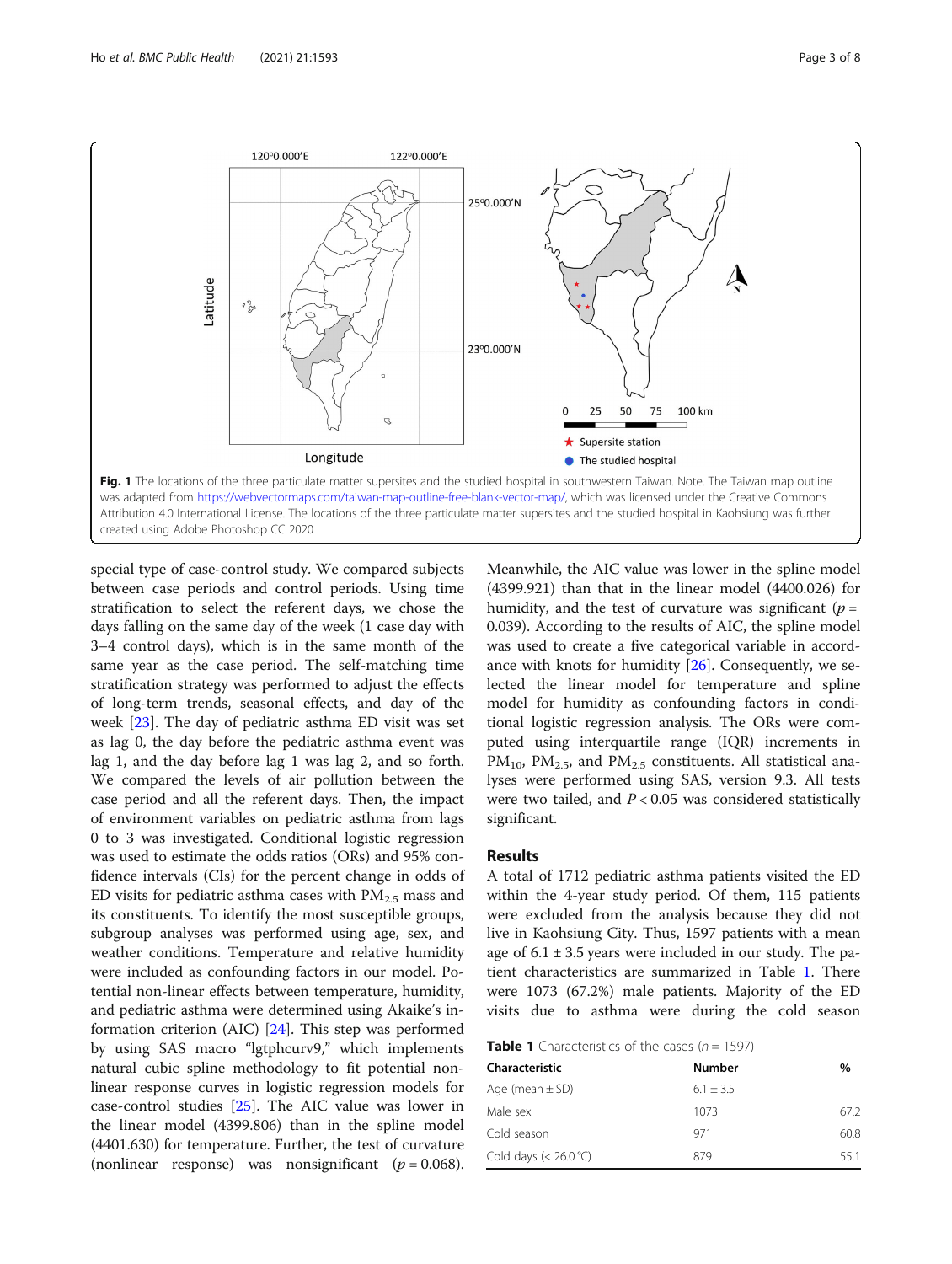(October to March) (60.8%). The most frequent comorbidities were hypertension (11 children) and cerebral palsy (5 children). One child had history of epilepsy, one child had history of malignancy, and one had history of chronic respiratory failure.

The daily average temperature, humidity, and mean concentrations of air pollutants in Kaohsiung City during the study period are shown in Table 2. The average PM<sub>2.5</sub> concentration was  $32.7 \pm 15.9 \,\mu\text{g/m}^3$ . Among the components of  $PM_{2.5}$ , nitrate, sulfate, OC and EC accounted for  $4.4 \pm 3.3 \,\mu\text{g/m}^3$  (13.5% of PM<sub>2.5</sub> mass), 9.4  $\pm$  4.8 μg/m<sup>3</sup> (28.7% of PM<sub>2.5</sub> mass), 8.2  $\pm$  3.7 μg/m<sup>3</sup> (25.1% of PM<sub>2.5</sub> mass), and  $2.1 \pm 0.9 \,\mu g/m^3$  (6.4% of  $PM_{2.5}$  mass), respectively.

The Spearman correlation coefficients for the air pollutants and weather conditions are listed in Table [3](#page-4-0). PM<sub>2.5</sub> was highly correlated with PM<sub>10</sub> (r = 0.909, p < 0.001), sulfate  $(r = 0.908, p < 0.001)$ , and OC  $(r = 0.822,$  $p < 0.001$ ) and moderately correlated with nitrate (r = 0.793,  $p < 0.001$ ) and EC (r = 0.699,  $p < 0.001$ ). The continual estimates of  $PM_{2.5}$  and its constituents according to the percent change in odds of ED visits for pediatric asthma are shown in Fig. [2.](#page-4-0) On lag 2, the percent change in odds of ED visits for pediatric asthma was 12.1% (95% CI, 0.3–25.3%) and 16.6% (95% CI, 4.2–30.5%) per IQR increment in  $PM_{2,5}$  and nitrate, respectively. On lag 3, the percent change in odds of ED visits for pediatric asthma were 14.7% (95% CI, 3.2–27.4%), 13.5% (95% CI, 3.3–24.6%), 14.8% (95% CI, 2.5–28.6%), and 19.8% (95% CI, 7.6–33.3%) per IQR increment in  $PM<sub>2.5</sub>$ ,  $PM<sub>10</sub>$ , nitrate, and OC, respectively. Meanwhile, an IQR increase in sulfate and EC levels were not significantly associated with asthma. For the 4-day moving average (lag  $0-3$ ) of each particulate pollutant, the percent change in odds of ED visits for pediatric asthma were 17.4% (95% CI, 1.3– 36.2%), 15.1% (95% CI, 0.2–32.3%), 32.1% (95% CI, 8.3– 61.0%), 14.4 (95% CI, 0.2–30.6%), and 23.1 (95% CI, 6.6– 42.1%) per IQR increment in  $PM_{2.5}$ ,  $PM_{10}$ , nitrate, sulfate, and OC, respectively.

To determine the independent effect of each pollutant, a two-pollutant model was created to estimate the contamination influence on pediatric asthma ED visits. To assess the responsible pollutant for the observed contamination effects, various combinations of two different pollutants were fitted in the two-pollutant model according to the finding obtained from the singlepollutant models. Given that  $PM_{2.5}$  is a part of  $PM_{10}$ , we used coarse particulate matter  $(PM_c)$ , which is particulate matter with an aerodynamic diameter of 2.5– 10 μm, to replace  $PM_{10}$  in the two-pollutant model. The results of the two-pollutant model are summarized in Table [4.](#page-5-0) After adjustment for  $PM_{2.5}$  (OR = 1.168, 95% CI: 1.016–1.342), PM<sub>c</sub> (OR = 1.174, 95% CI: 1.053– 1.309), and nitrate (OR = 1.175, 95% CI: 1.026–1.345), an IQR increase in OC was found to be significantly associated with ED visits for pediatric asthma in the twopollutant model.

Based on different seasons and demographic factors on lag 3, we conducted a stratified analysis to examine the impact of  $PM_{2.5}$  and OC on pediatric asthma (Fig. [3](#page-5-0)). After adjusting for temperature and humidity, the percent change in odds of ED visits for pediatric asthma after exposure to  $PM_{2.5}$  was higher during cold season (inter  $p = 0.03$ ) and cold days (< 26 °C, inter  $p = 0.008$ ; Fig. [3a](#page-5-0)). Further, patients were more vulnerable to the adverse effects of OC on asthma during cold days (< 26 °C, interaction  $p = 0.012$ ; Fig. [3](#page-5-0)b).

## **Discussion**

Asthma may be triggered or exacerbated by PM exposure, but studies investigating the relationship of PM and its components with ED visits for pediatric asthma are scarce. The present study found that  $PM<sub>2.5</sub>$  and its constituents nitrate and OC may play an essential role in ED visits for pediatric asthma in Kaohsiung, Taiwan. Furthermore, OC exerted robust effects after adjusting for  $PM_{2.5}$ ,  $PM_{10}$ , and nitrate. Children were more vulnerable to  $PM<sub>2.5</sub>$  and OC during cold days.

Table 2 Summarized statistics for meteorology and air pollution in Kaohsiung, 2007-2010

| Percentiles                                 |                |      |      |      |                |      |            |  |
|---------------------------------------------|----------------|------|------|------|----------------|------|------------|--|
|                                             | <b>Minimum</b> | 25%  | 50%  | 75%  | <b>Maximum</b> | Mean | <b>IQR</b> |  |
| $PM_{25}$ (µg/m <sup>3</sup> )              | 6.9            | 18.9 | 31.6 | 43.0 | 119.5          | 32.7 | 24.1       |  |
| PM <sub>10</sub> ( $\mu$ g/m <sup>3</sup> ) | 10.7           | 29.7 | 46.6 | 66.9 | 449.5          | 50.3 | 37.2       |  |
| Nitrate $(\mu q/m^3)$                       | 0.3            | 1.4  | 3.9  | 6.6  | 20.7           | 4.4  | 5.2        |  |
| Sulfate $(\mu q/m^3)$                       | 1.1            | 5.6  | 9.1  | 12.5 | 33.7           | 9.4  | 6.9        |  |
| Organic carbon $(\mu q/m^3)$                | 1.4            | 5.4  | 7.5  | 10.6 | 27.8           | 8.2  | 5.2        |  |
| Elemental carbon ( $\mu q/m^3$ )            | 0.5            | 1.5  | 2.0  | 2.6  | 16.5           | 2.1  | 1.1        |  |
| Temperature (°C)                            | 13.4           | 22.6 | 26.5 | 28.8 | 31.6           | 25.5 | 6.2        |  |
| Humidity (%)                                | 44.0           | 69.0 | 73.4 | 77.3 | 95.3           | 73.2 | 8.3        |  |
|                                             |                |      |      |      |                |      |            |  |

The missing data for all monitor stations were less than 1%

 $\overline{P}$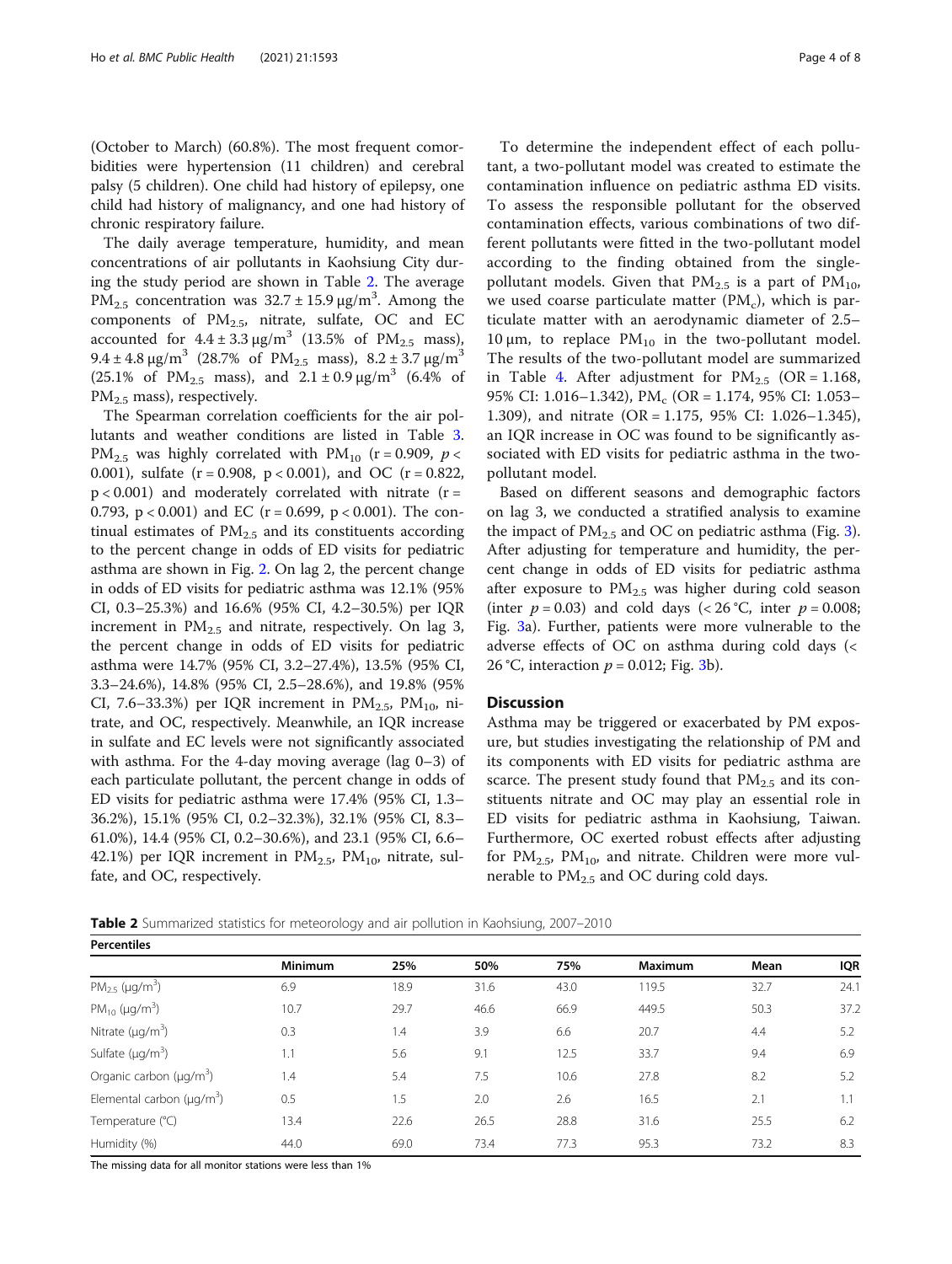<span id="page-4-0"></span>

| Table 3 Spearman correlation coefficients between air pollutants and weather conditions during the 4-year study period |  |  |
|------------------------------------------------------------------------------------------------------------------------|--|--|
|------------------------------------------------------------------------------------------------------------------------|--|--|

|                  | $PM_{10}$ | PM <sub>2.5</sub> | <b>Nitrate</b> | <b>Sulfate</b> | Organic carbon | <b>Elemental</b><br>carbon | Temperature | Humidity |
|------------------|-----------|-------------------|----------------|----------------|----------------|----------------------------|-------------|----------|
| $PM_{10}$        | 000.1     | 0.909             | 0.669          | 0.774          | 0.731          | 0.568                      | $-0.493$    | $-0.410$ |
| PM <sub>25</sub> |           | 1.000             | 0.793          | 0.908          | 0.822          | 0.699                      | $-0.504$    | $-0.406$ |
| Nitrate          |           |                   | 1.000          | 0.680          | 0.833          | 0.643                      | $-0.580$    | $-0.269$ |
| Sulfate          |           |                   |                | 1.000          | 0.673          | 0.592                      | $-0.403$    | $-0.359$ |
| Organic carbon   |           |                   |                |                | 1.000          | 0.732                      | $-0.536$    | $-0.377$ |
| Flemental carbon |           |                   |                |                |                | 1.000                      | $-0.376$    | $-0.277$ |
| Temperature      |           |                   |                |                |                |                            | 1.000       | 0.315    |
| Humidity         |           |                   |                |                |                |                            |             | 1.000    |

PM exposure increases the risk for cardiovascular events [\[5](#page-6-0), [6\]](#page-6-0) and respiratory disease [[3,](#page-6-0) [4](#page-6-0), [12](#page-7-0), [14\]](#page-7-0). Children are highly vulnerable to the adverse effects of air pollution, particularly to respiratory diseases [\[12](#page-7-0)]. Maternal air pollution exposure was reported to have an adverse impact on the growth, development, and function of the placenta. Exposure to particle pollution is even associated with adverse effects in the utero [[27\]](#page-7-0). Prenatal  $PM_{2.5}$  exposure was proven to increase the risk of childhood asthma [[28\]](#page-7-0). Previous studies also found significantly positive associations of  $PM_{2.5}$  exposure with ED visits for asthma and respiratory morbidity in children

![](_page_4_Figure_5.jpeg)

pediatric asthma ED visits. The values are shown according to IQR increments in  $PM<sub>2.5</sub>$  and the levels of its constituents, with adjustment for temperature and humidity. ED, emergency department; IQR, interquartile range

[[29,](#page-7-0) [30\]](#page-7-0). In a prospective study of 1759 children in Southern California, Gauderman et al. found that air pollution limits lung development in children aged 10 to 18 years [[9](#page-6-0)]. Delfino et al. also found a positive association between lung function deficits in schoolchildren with persistent asthma and increased ambient air pollution exposures to  $NO<sub>2</sub>$  and  $PM<sub>2.5</sub>$  [\[31\]](#page-7-0). Similarly, our study also shows that exposure to  $PM_{2.5}$  and its constituents OC and nitrate is associated with ED visits for pediatric asthma.

PM is composed of various sizes and chemical mixture particles, and target health outcomes vary according to these components. Hwang, et al. indicated that lagged SO4 <sup>2</sup><sup>−</sup> was associated with a higher number of ER visits for respiratory diseases, while NH4+ was the most significant influencing factor of cardiovascular ER visits, followed by OC,  $SO_4^2$ <sup>-</sup>, NO<sub>3</sub><sup>-</sup>, and EC. Emergency room visits for asthma is more closely related to the estimated effects of  $NO<sub>3</sub><sup>-</sup>$  [[32\]](#page-7-0). However, in the present study, among  $PM_{2.5}$  constituents, it was OC that was most closely related to ED visits for pediatric asthma. One possible reason for this discrepant result was that Hwang's study enrolled the entire population of pediatric and adult patients. Meanwhile, we only included pediatric patients aged less than 17 years. Susceptibility to PM and its constituents may vary by age, which can then in turn cause variations in the accuracy of inflammatory biomarkers and varying health effects [[33\]](#page-7-0). Another possible reason is that the study population in Hwang's study was from two adjacent cities that were different from where the monitoring station located. As such, there might have been measurement errors due to the relatively long distance. In contrast, the present study only enrolled patients in a single city where the particulate matter supersite monitor station was located. Furthermore,  $PM_{2.5}$  was emitted from various sources including factories, vehicles, and windblown dust. The diverse origin and geographical features may account for the differences in characteristic toxicity. The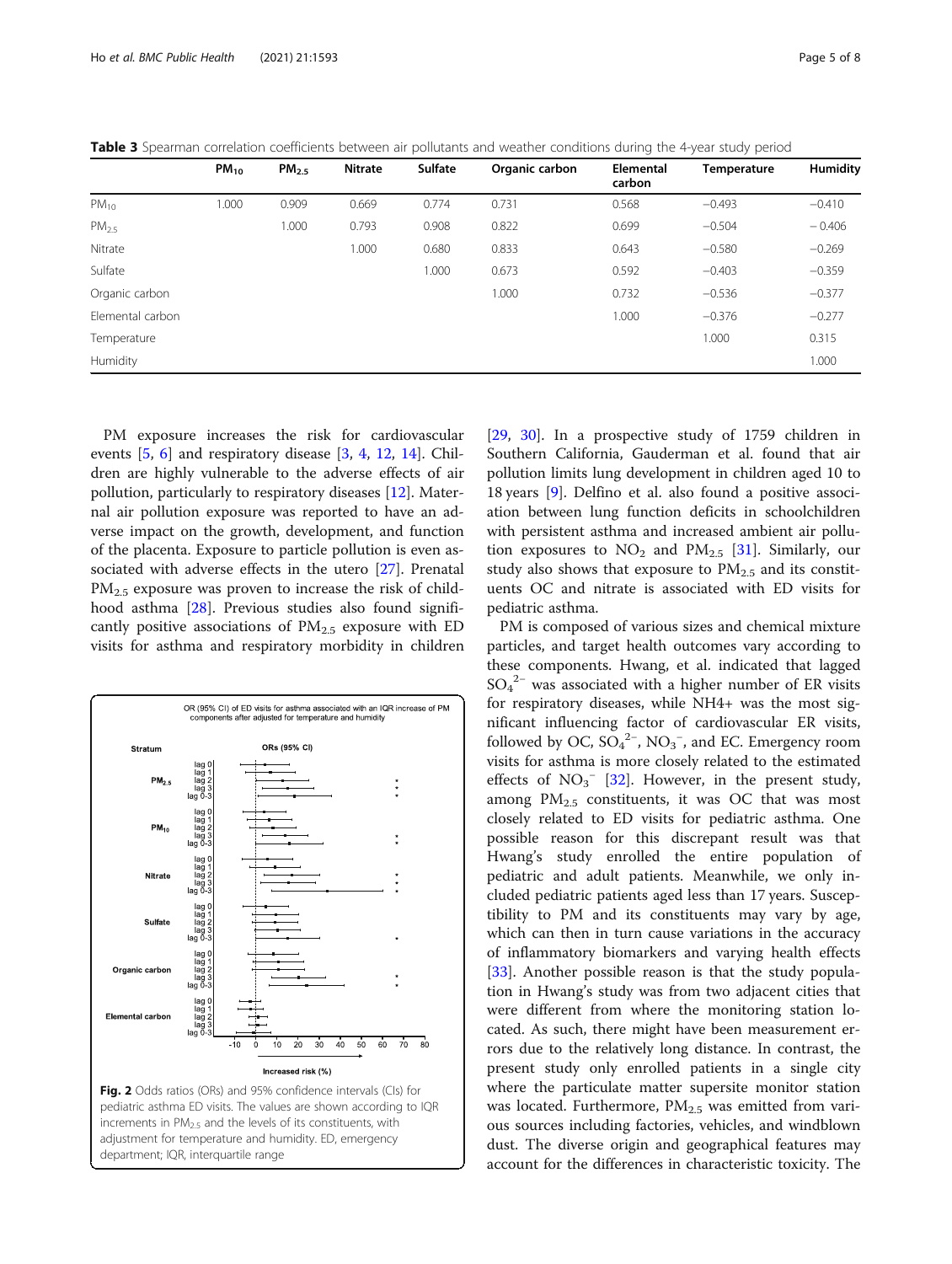|                        | OR (95% CI) of asthma<br>Adjusted for temperature, humidity, and pollutant |                     |                            |                            |  |  |  |  |
|------------------------|----------------------------------------------------------------------------|---------------------|----------------------------|----------------------------|--|--|--|--|
| Single-pollutant model | Adjusted $PM2.5$                                                           | Adjusted $PM_{10}$  | Adjusted<br><b>Nitrate</b> | Adjusted<br>Organic carbon |  |  |  |  |
| PM <sub>25</sub>       |                                                                            | 1.064 (0.889-1.274) | 1.099 (0.965-1.251)        | 1.040 (0.906-1.193)        |  |  |  |  |
| $PM_{10}$              | 1.085 (0.925-1.272)                                                        |                     | 1.102 (0.995-1.220)        | 1.068 (0.959-1.188)        |  |  |  |  |
| Nitrate                | 1.083 (0.942-1.245)                                                        | 1.096 (0.969-1.240) |                            | 1.068 (0.895-1.194)        |  |  |  |  |
| Organic carbon         | 1.168 (1.016-1.342)                                                        | 1.155 (1.022-1.305) | 1.175 (1.026-1.345)        |                            |  |  |  |  |

<span id="page-5-0"></span>Table 4 Emergency department visits for each interquartile range change in the two-pollutant models

difference in source of  $PM_{2.5}$  exposure could, in part, explain the distinct association between  $PM_{2.5}$  exposure and asthma in children [\[34](#page-7-0)].

Exposure to PM may cause airway hyperresponsiveness and asthma. Murine asthma models have shown that exposure to PM increased neutrophil infiltration by increasing tumor necrosis factor alpha and interferon gamma excretion. Further, it also increased allergic immune responses by increasing the production of T helper type 2 cell-related cytokines including interleukin-5 and interleukin-13 [[35\]](#page-7-0). In addition, a mice experiment found that PM exposure could trigger the release of inflammatory cytokines of macrophages in the lung  $[36]$  $[36]$ . Liu et al. reported that  $PM_{2.5}$  exposure significantly increased oxidative stress in the airways and impaired the function of the small airways in asthmatic children [\[37\]](#page-7-0). Using a nationally representative sample involving 3531 individuals aged 6 to 79 years, Cakmak et al. demonstrated that exposure to polycyclic aromatic hydrocarbons was related to lower one-second forced expiratory volume and forced vital capacity and poor respiratory outcomes [[38](#page-7-0)]. Compared to the water extracts of  $PM<sub>2.5</sub>$ , exposure to the organic extracts is more likely to increase inflammatory response in the lung and liver [[39\]](#page-7-0). Our findings indicated that among  $PM_{2.5}$  components, OC had the strongest impact. This result may

indicate that diverse  $PM_{2.5}$  components and sources play a significant role in the adverse of pollution on human health.

The hazardous effect of air pollutants seems to vary by season. Cheng et al. implied higher levels of PM enhance the risk of hospital admissions for respiratory disease on cool days [[40](#page-7-0)]. Huang et al. also showed that short-term exposure to PM was correlated with increased hospitalizations for cerebrovascular accident on warm days [\[41](#page-7-0)]. Ueda et al. found higher associations between  $PM_{2.5}$ mass and cardiovascular mortality during fall, while associations with respiratory mortality were stronger in spring [[42](#page-7-0)]. Hwang et al. revealed that  $PM_{2.5}$  constituents were more closely related to ED visits for children with asthma in the hot season [\[32\]](#page-7-0). Meanwhile, Guo et al. reported that the prevalence of asthma was positively correlated with non-summer temperature and winter humidity  $[43]$  $[43]$  $[43]$ . In our study, children were more vulnerable to  $PM_{2,5}$  (inter  $p = 0.019$ ) and OC (inter  $p =$ 0.012) during cold days. The seasonal difference between these studies support that the influence of air pollution on pediatric asthma may also be associated with weather, climate changes, and geographical features [\[44](#page-7-0)]. The correlation of air pollutants to temperature and humidity may imply that their composition and toxicity could be enhanced in certain conditions. One study

![](_page_5_Figure_8.jpeg)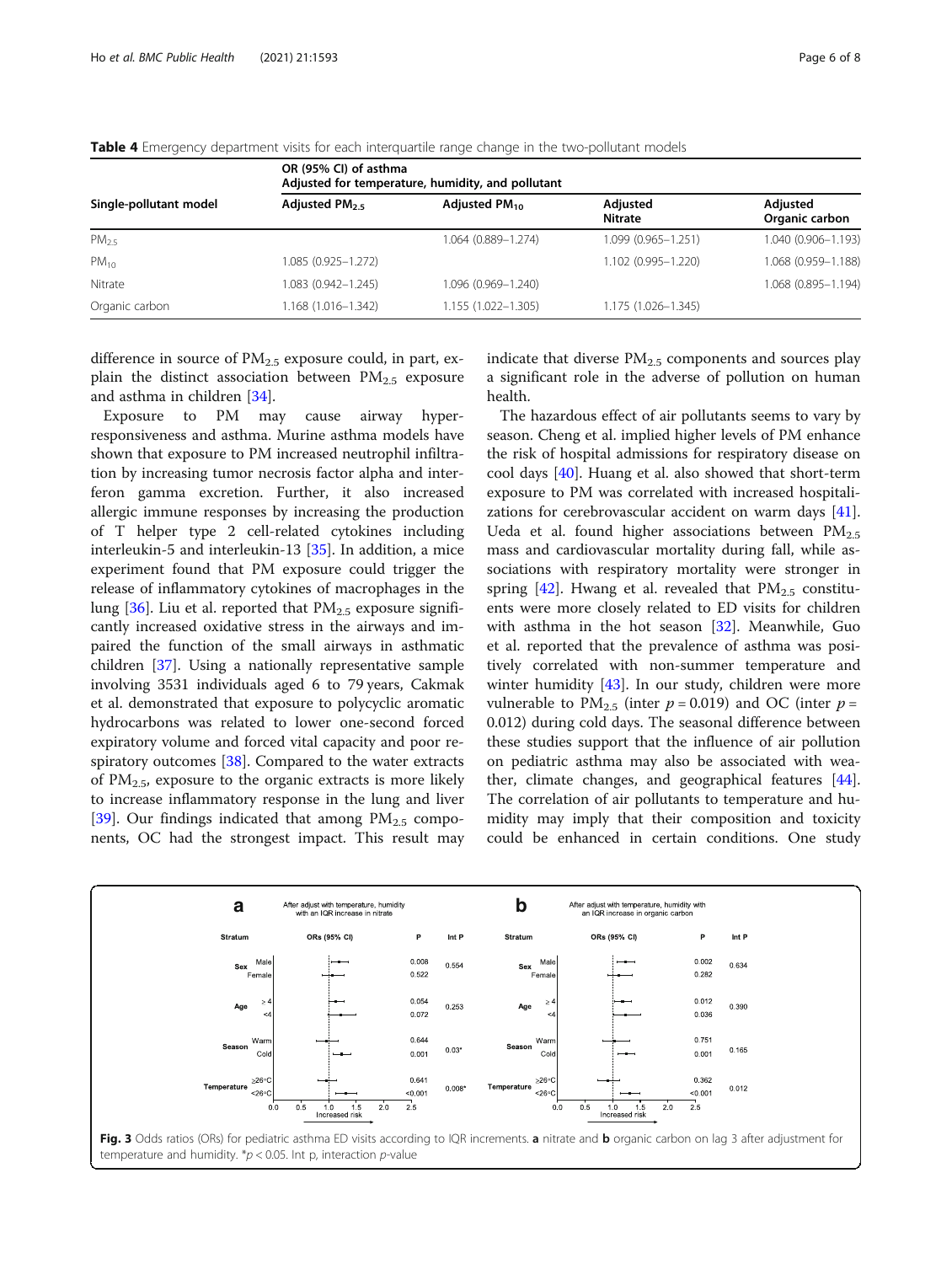<span id="page-6-0"></span>showed that weather systems modified the distribution and concentration of  $PM_{2.5}$  mass [\[45\]](#page-7-0). Meteorological factors and atmospheric pollution have synergistic effects, and the combination of environmental factors is likely to influence the degree of asthma attack [[46\]](#page-7-0).

# Study limitations

Certain limitations should be noted in the study. First, the study was conducted in a single tertiary medical center from a coastal industrial city. Thus, the findings may not be generalizable to other regions considering the difference in pollution source, meteorological characteristics, and race. Next, we only included children who were more severe or poorly controlled asthma with ED visit. We did not include children who were treated in outpatient department settings. In addition, other factors such as sociodemographic conditions may influence the ER visits for asthma. Lastly, use of protective equipment such as air purifiers and face mask may reduce exposure to pollutants. To obtain more accurate effect estimates, further studies should include more regions, larger medical records, and precise measurement of individual exposure despite personal protective equipment.

# Conclusions

 $PM_{2.5}$ ,  $PM_{10}$ , nitrate, and OC may play an essential role in ED visits for pediatric asthma in Kaohsiung, Taiwan. The effects of OC were robust after adjusting for  $PM_{2.5}$ ,  $PM<sub>10</sub>$ , and nitrate, especially during cold days.

#### Abbreviations

AIC: Akaike's information criterion; CI: Confidence interval; ED: Emergency department; IQR: Interquartile range; NO<sub>2</sub>: Nitrogen dioxide; ORs: Odds ratios; OC: Organic carbon; EC: Elemental carbon; PM: Particulate matter;  $PM_{10}$ : Particulate matter with aerodynamic diameter of < 10  $\mu$ m;  $PM_{2.5}$ : Particulate matter with aerodynamic diameter of < 2.5 µm; SO<sub>2</sub>: Sulfur dioxide

#### Acknowledgements

We appreciate the statistical support provided by the Biostatistics Center of Kaohsiung Chang Gung Memorial Hospital.

#### Authors' contributions

YNH conceived the manuscript, performed the analyses, and wrote the manuscript. MTT and PCC contributed to data collection and measurements. CMT was involved mainly in data analysis and quality management. CYC and FJC provided overall supervision, edited the manuscript, and undertook the responsibility of submitting the manuscript for publication. CYC and FJC contributed equally and are considered co-corresponding authors. All authors read and approved the final manuscript.

### Funding

This study was supported in part by research grants from the Kaohsiung Chang Gung Memorial Hospital [grant number CMRPG8J1581]. The sponsor played no role in study design; in the collection, analysis and interpretation of data; in the writing of the report; or in the decision to submit the article for publication.

### Availability of data and materials

Air pollutant data and meteorological data used and analyzed were acquired from <https://airtw.epa.gov.tw/>, which is an open public access. The datasets of patients used and analyzed during the current study were acquired from

Kaohsiung Chang Gung Memorial Hospital. The datasets were available from the corresponding author on reasonable request.

### **Declarations**

#### Ethics approval and consent to participate

This study was approved by the Ethics Committee of Chang Gung Memorial Hospital (IRB NO: 201901404B0) and was conducted according to the tenets of the 1964 Declaration of Helsinki and its later amendments. The need for informed consent was waived owing to the retrospective nature of the study.

#### Consent for publication

Not applicable.

#### Competing interests

The authors declare that they have no competing interests.

#### Author details

<sup>1</sup>Department of Emergency Medicine, Kaohsiung Chang Gung Memorial Hospital, No.123, Dapi Rd, Niao-Sung Dist, Kaohsiung City 833, Taiwan. <sup>2</sup>Chang Gung University College of Medicine, No.259, Wenhua 1st Road Guishan District, Taoyuan City 333, Taiwan. <sup>3</sup>Department of Pediatrics Kaohsiung Chang Gung Memorial Hospital, No.123, Dapi Rd, Niao-Sung Dist, Kaohsiung City 833, Taiwan. <sup>4</sup> Department of Computer Science and Engineering, National Sun Yat-sen University, No. 70, Lianhai Rd., Gushan Dist, Kaohsiung City 804, Taiwan.

## Received: 13 January 2021 Accepted: 18 August 2021 Published online: 26 August 2021

#### References

- 1. Dwyer-Lindgren L, Bertozzi-Villa A, Stubbs RW, Morozoff C, Shirude S, Naghavi M, et al. Trends and patterns of differences in chronic respiratory disease mortality among US counties, 1980-2014. JAMA. 2017;318(12):1136– 49. [https://doi.org/10.1001/jama.2017.11747.](https://doi.org/10.1001/jama.2017.11747)
- 2. GBD 2016 Disease and Injury Incidence and Prevalence Collaborators. Global, regional, and national incidence, prevalence, and years lived with disability for 328 diseases and injuries for 195 countries, 1990–2016: a systematic analysis for the Global Burden of Disease Study 2016. Lancet. 2017;390:1211–59.
- 3. Cheng FJ, Lee KH, Lee CW, Hsu PC. Association between particulate matter air pollution and hospital emergency room visits for pneumonia with septicemia: a retrospective analysis. Aerosol Air Qual Res. 2019;19(2):345–54. [https://doi.org/10.4209/aaqr.2018.08.0285.](https://doi.org/10.4209/aaqr.2018.08.0285)
- Trasande L, Thurston GD. The role of air pollution in asthma and other pediatric morbidities. J Allergy Clin Immunol. 2005;115(4):689–99. [https://doi.](https://doi.org/10.1016/j.jaci.2005.01.056) [org/10.1016/j.jaci.2005.01.056](https://doi.org/10.1016/j.jaci.2005.01.056).
- 5. Weichenthal S, Kulka R, Lavigne E, van Rijswijk D, Brauer M, Villeneuve PJ, et al. Biomass burning as a source of ambient fine particulate air pollution and acute myocardial infarction. Epidemiology. 2017;28(3):329–37. [https://](https://doi.org/10.1097/EDE.0000000000000636) [doi.org/10.1097/EDE.0000000000000636](https://doi.org/10.1097/EDE.0000000000000636).
- Pan HY, Cheung SM, Chen FC, Wu KH, Cheng SY, Chuang PC, et al. Shortterm effects of ambient air pollution on ST-elevation myocardial infarction events: are there potentially susceptible groups? Int J Environ Res Public Health. 2019;16(19):3760. <https://doi.org/10.3390/ijerph16193760>.
- 7. Kim TY, Kim H, Yi SM, Cheong JP, Heo J. Short-term effects of ambient PM2. 5 and PM2.5-10 on mortality in major cities of Korea. Aerosol Air Qual Res. 2018;18(7):1853–62. <https://doi.org/10.4209/aaqr.2017.11.0490>.
- Di Q, Dai L, Wang Y, Zanobetti A, Choirat C, Schwartz JD, et al. Association of short-term exposure to air pollution with mortality in older adults. JAMA. 2017;318(24):2446–56. [https://doi.org/10.1001/jama.2017.17923.](https://doi.org/10.1001/jama.2017.17923)
- 9. Gauderman WJ, Avol E, Gilliland F, Vora H, Thomas D, Berhane K, et al. The effect of air pollution on lung development from 10 to 18 years of age. N Engl J Med. 2004;351(11):1057–67. <https://doi.org/10.1056/NEJMoa040610>.
- 10. Donaldson K, Gilmour MI, MacNee W. Asthma and PM10. Respir Res. 2000; 1(1):12–5. <https://doi.org/10.1186/rr5>.
- 11. Heal MR, Kumar P, Harrison RM. Particles, air quality, policy and health. Chem Soc Rev. 2012;41(19):6606–30. <https://doi.org/10.1039/c2cs35076a>.